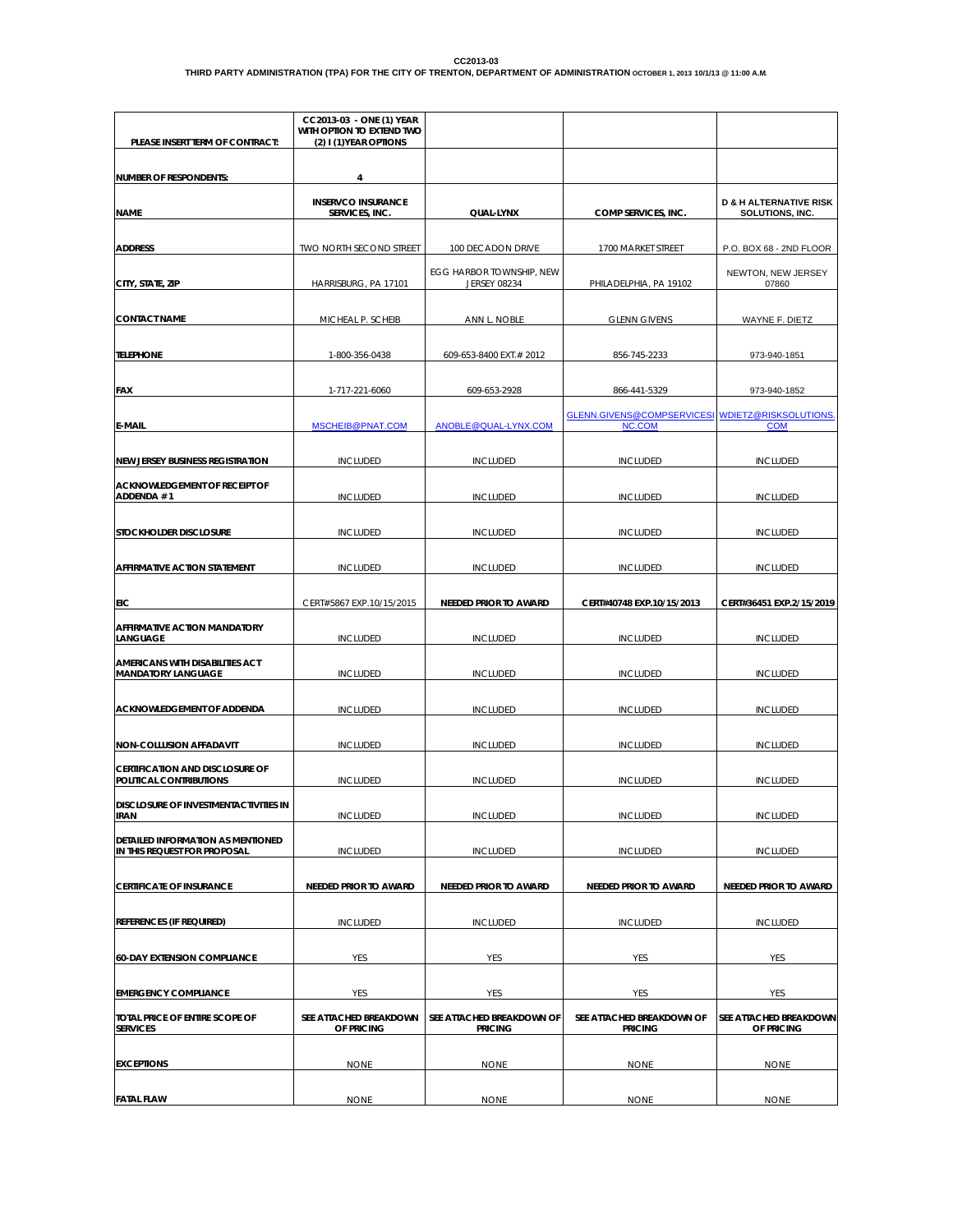The undersigned respondent declares that he/she has read the Notice of Request for Proposal, Instructions to Respondents, Affidavits and Scope of Services, Requirements, Evaluation Criteria attached, that he/she has determined the conditions affecting the proposal agrees, if this proposal is accepted, to furnish and deliver the following:

Millaul P. Selint

## (ORIGINAL SIGNATURE BY AUTHORIZED REPRESENTATIVE)

The undersigned is a Corporation, Partnership or Individual under the laws of the State of

Pennsylvania having its principal office

COMPANY Inservco Insurance Services, Inc.

ADDRESS Two North Second St.

ADDRESS Harrisburg, PA 17101

FED. ID #  $2^{3-2145732}$ 

NAME Michael P. Scheib

FAX 717-221-6060

E-MAIL mscheib@pnat.com

DATE  $\frac{9}{30/13}$ 

**CC2013-04 WORKER'S COMPENSATION MANAGED CARE** 

 $\sim$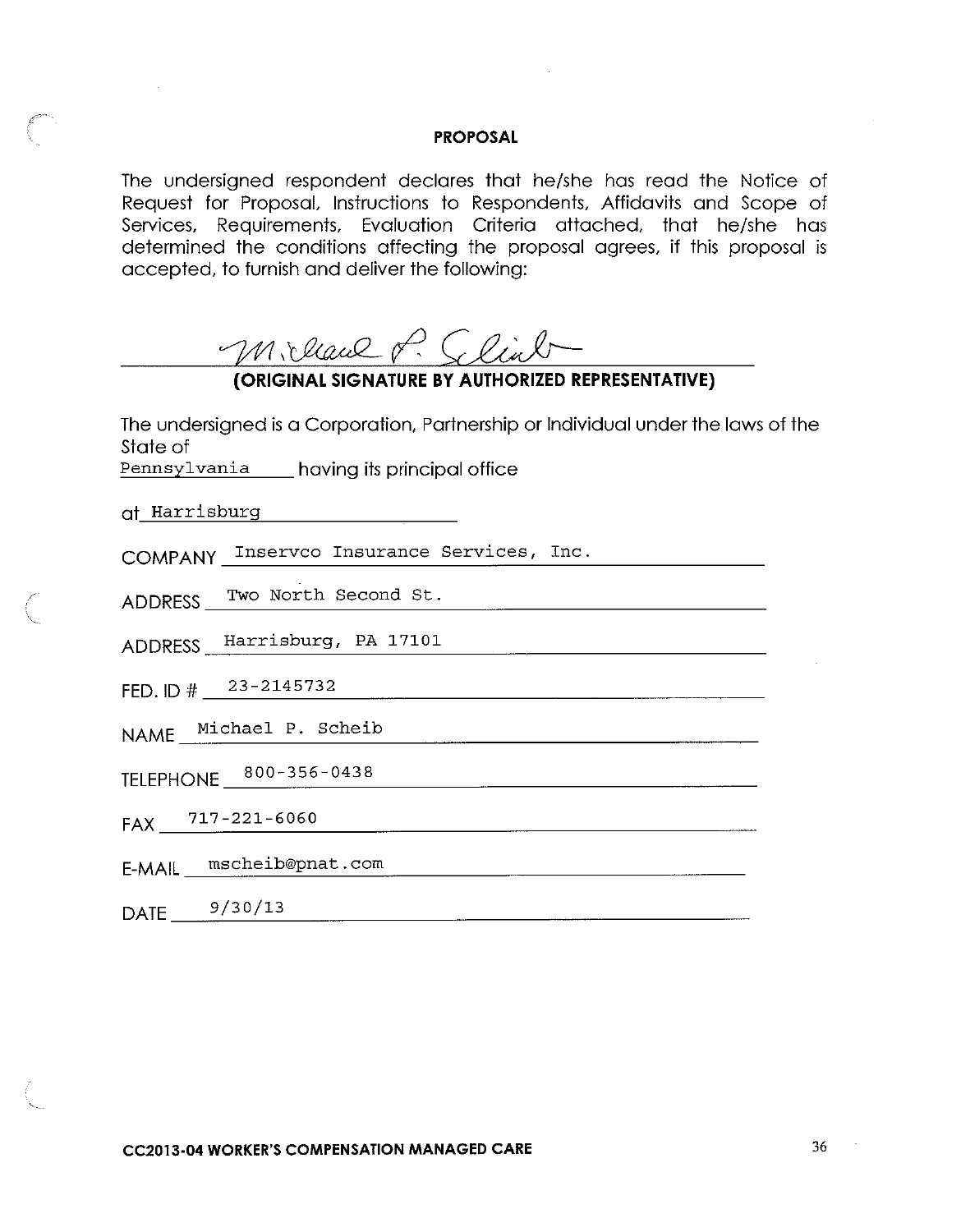

### **Existing Open Claims**

Inserveo has extensive experience transitioning accounts to accommodate existing claims and associated data, external file and user interfaces, specialized processing and handling, and service level agreements. One of our strengths over the years has been our system capability to get data in (data transfers) and to get data out in the form of meaningful reports.

The success and retention of our clients, many who have been with us for over 15 years or more, has been because of our ability to successfully transition large programs from prior administrators without an interruption in benefits to existing claimants and providers. This is achieved through our experience, staffing, infrastructure and coordination and communication with the self-insured client through each step of the transition. Other meaningful experience besides transitioning many competitor TPA's data has been transitioning self-insured, selfadministered customer's data into our system (County of Essex).

#### Recent examples of data transfer are:

#### New Jersey

Ralph Clayton and Sons from CCMSI Gloucester County from PMA (77 open claims and 160 new claims annually) Cape May County from Scibal (100 open claims and 220 new claims annually) New Jersey Turnpike Authority and NJ Highway Authority from PMA and GAB (double conversion, 512 open claims and 350 new claims annually)

#### Pennsylvania

PA Community Providers Association (900 open claims and 2,800 new claims annually) PETRO (250 open claims and 276 new claims annually)

These transitions were smooth because we have a history of assembling highly qualified teams of professionals, deploying comprehensive resources and developing and using the appropriate technology in extremely short periods of time to meet our client's objectives.

## **Price Proposal**

Inservco's annual flat fee for the auto, general liability and police professional and workers' compensation claims management is: year one \$117,000, year two \$119,350, year three \$121,750. Inservco will provide the following services for this fee:

- Aggressive management of all new and existing claims.
- Issue all payments and provide monthly check registers.
- Monthly loss runs reports and standard computer reports.
- $\bullet$ Quarterly claim review meetings.
- Complete and file mandated claim forms.  $\bullet$
- Coordinate litigated claims with attorney.  $\bullet$
- Coordinate claims with excess carrier.
- Coordinate needs with private investigator.  $\bullet$
- Enter all claims data into our Pyramid System.  $\bullet$
- Investigate and pursue subrogation potential on all claims.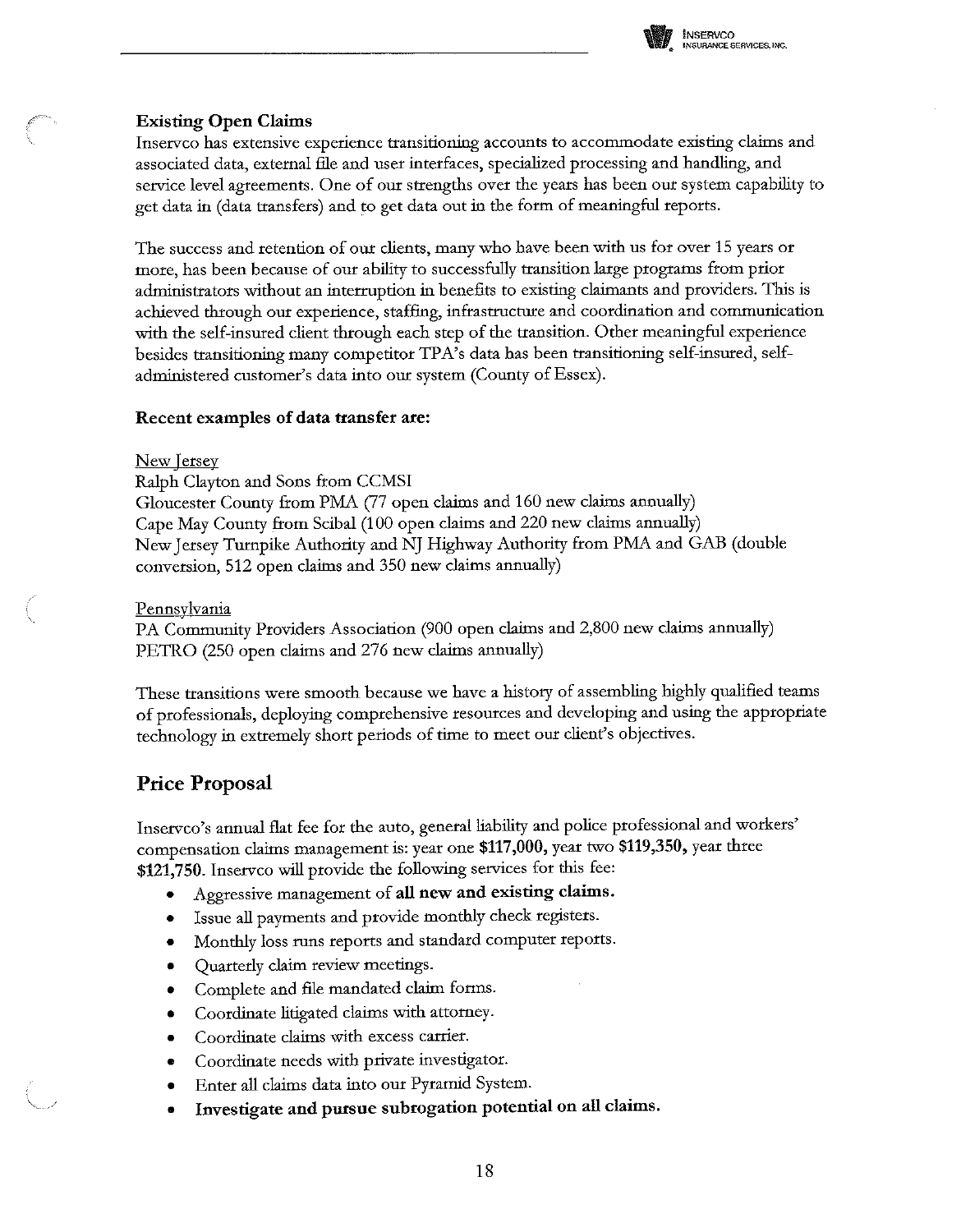

- Investigate and pursue fraudulent activities.
- Field Investigations included.
- **Annual SCHIP Reporting.**

## **Allocated Expenses**

The claims management fee does not include usual allocated expenses, such as attorneys' fees, outside appraisal costs, photographers' fees, travel expenses for witnesses, surveillance performed by independent professional surveillance firms, Medicare set-aside costs, claim coordination fees, independent medical examinations for claim evaluation and defense purposes, PPO Network discounts, bill repricing, court reporters' fees and court costs or defense of any claim. The claims management fee does not include any of Inservio's managed care or safety management services.

Professional fees for safety management services are on an allocated cost basis of \$110 per hour. Project and annual fees can be provided.

### **Inservco Loss Control Services**

All work is directed to serve the needs of the client, after analysis of their experience history and recent trends. Training contains a behavior change element based on the premise that accidents are preventable. Clients requesting comprehensive safety support for their accident prevention program receive trend charts for claims and losses and rates per 100 employees by division when looking for problem areas. Safety training is frequently done at two levels; management/supervisors receive leadership and supervision directed training while hourly workers get skills type training such as back safety. Specialized training such as lockout/tagout and confined space entry is provided when needed.

Safety inspections are also part of a comprehensive safety plan, these usually follow loss histories to insure the proper causal situations are addressed. All of the above works best when planning by a representative team of employees, such as a safety committee employee who provides feedback on the City's needs and the effectiveness of past activities.

The following is a comprehensive listing of products, processes or services that could be used to mitigate workers' compensation costs and the associated costs or expenses in using these.

- Training programs for management team and staff in practices for improving the management of accident and illness prevention programs, compliance-related topics such as hazard communication, lockout/tagout, driver awareness, safe lifting, confined space, and others relevant to claims experience and operations.
- Compliance audits, Accident and Illness Prevention program and includes Fire and Panic (e.g. life safety), and other applicable standards and regulations.
- Claims analysis and evaluation review claims experience to determine accident frequency and severity, causes, gender and age profiles, department/work shift, time of day, etc. to identify appropriate alternatives for reducing, controlling or eliminating causal factors.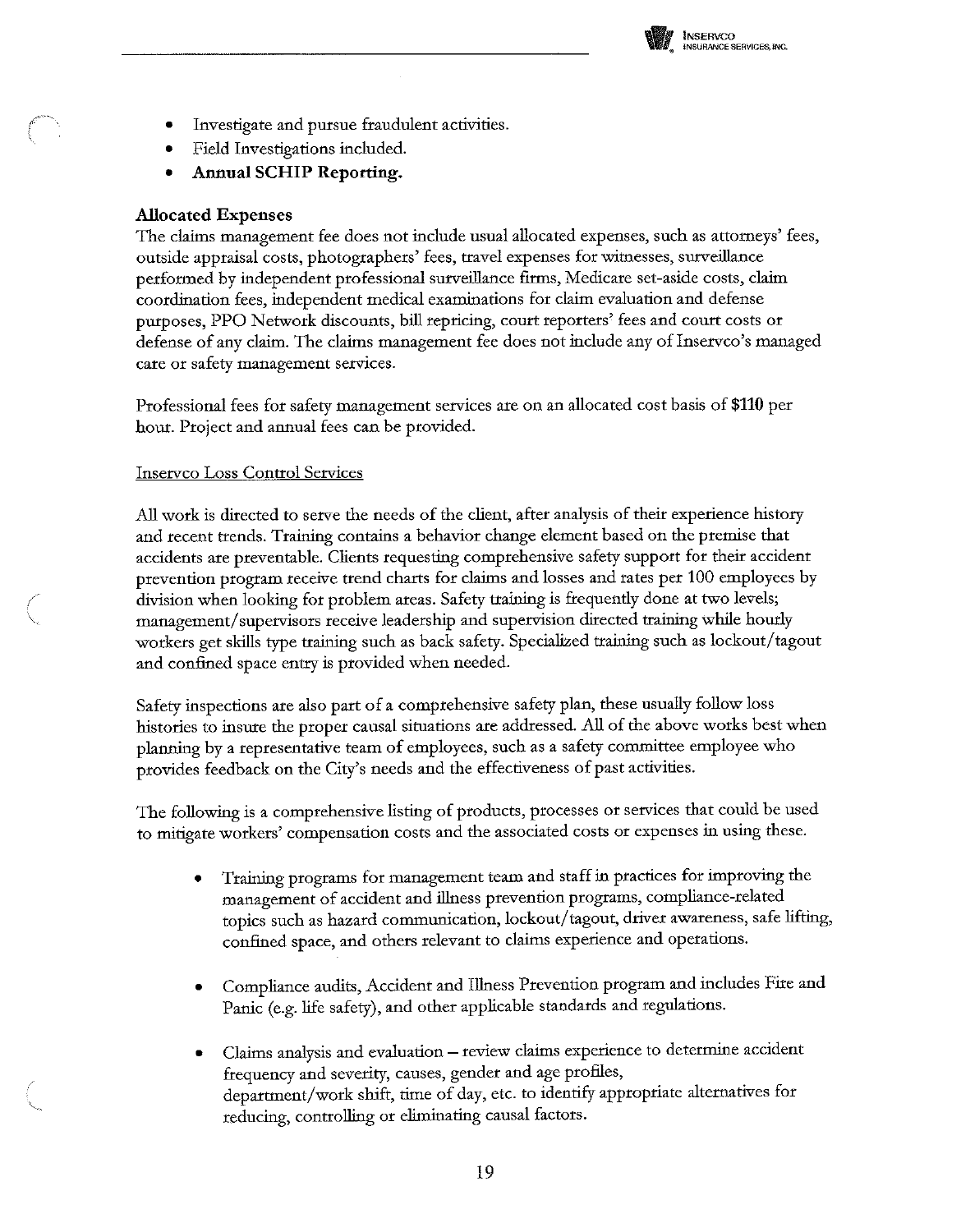The undersigned respondent declares that he/she has read the Notice of Request for Proposal, Instructions to Respondents, Affidavits and Scope of Services, Requirements, Evaluation Criteria attached, that he/she has determined the conditions affecting the proposal agrees, if this proposal is accepted, to furnish and deliver the following:

 $A$  2 $V$  bby

# (ORIGINAL SIGNATURE BY AUTHORIZED REPRESENTATIVE)

The undersigned is a Corporation, Partnership or Individual under the laws of the State of

New Jersey having its principal office

Qt Egg Harbor Township, NJ

COMPANY Qual-Lynx

ADDRESS 100 Decadon Drive, Egg Harbor Township, NJ 08234

ADDRESS AND ARRAIGNMENT CONTROL CONTROL CONTROL CONTROL CONTROL CONTROL CONTROL CONTROL CONTROL CONTROL CONTROL CONTROL CONTROL CONTROL CONTROL CONTROL CONTROL CONTROL CONTROL CONTROL CONTROL CONTROL CONTROL CONTROL CONTRO

FED. ID  $\#$  22-2483867

NAME Ann L. Noble

TELEPHONE 609-653-8400 x2012

 $FAX$  609-653-2928

E-MAIL anoble @qual-lynx.com

DATE  $9-26-13$ 

**CC2013-03 THIRD PARTY ADMINISTRATOR (TPA)**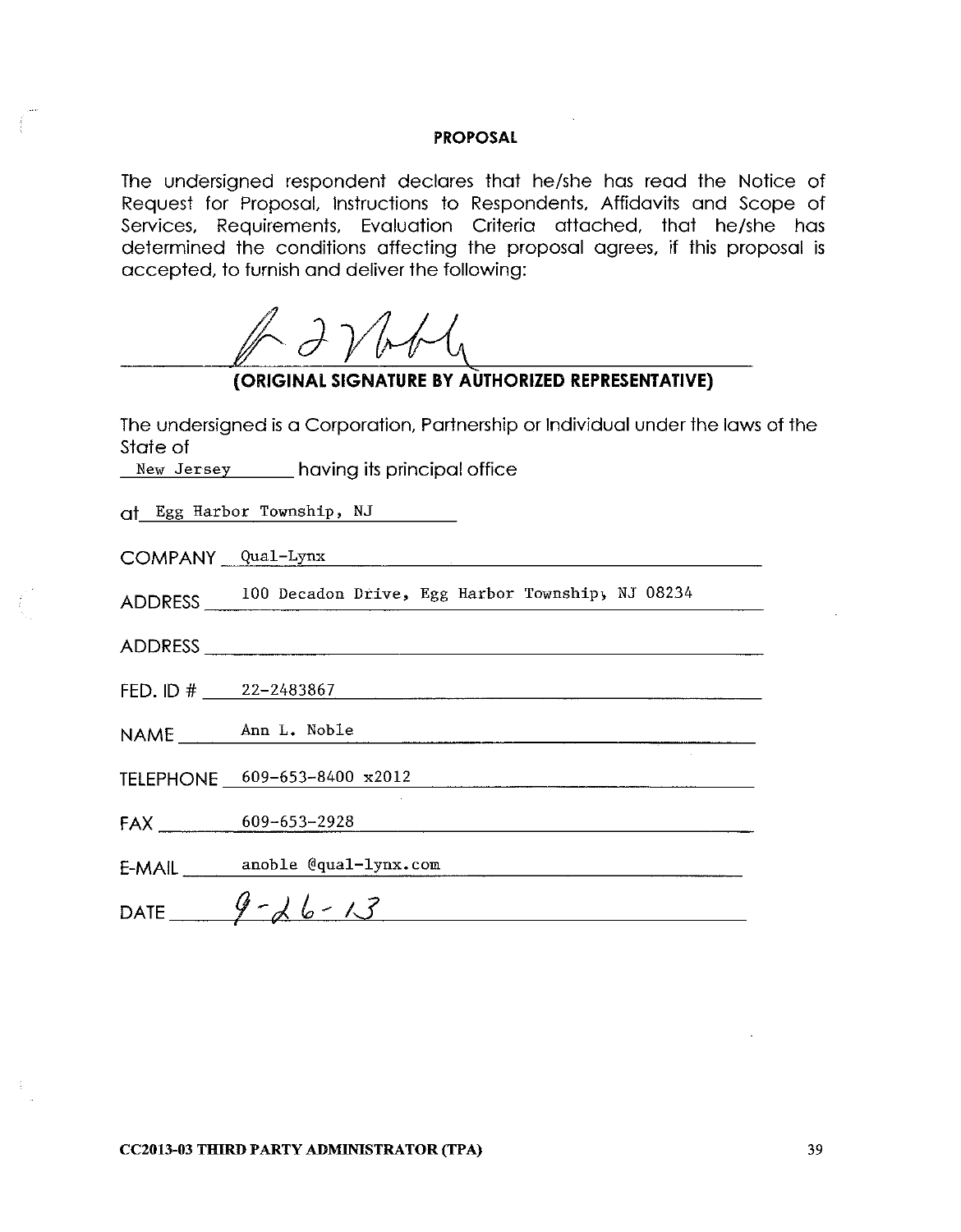

# **MANAGEMENT FEES City of Trenton**

Date of Quote: 30-Sep-13

|                                       | <b>Utilizing QualCare</b>   | <b>Utilizing Other MCO</b> |
|---------------------------------------|-----------------------------|----------------------------|
| lNew Claims                           |                             |                            |
| Claims Administration                 | \$145,000                   | \$175,000                  |
| Provider Network Access               | 18% of Savings from UCR     | <b>TBD</b>                 |
| Medical Bill Review                   | No Charge                   | TBD                        |
| Field Case Management                 | \$75 Per Hour Plus Expenses | TBD                        |
| Loss Control                          | (1)                         | $\left( 1\right)$          |
| <b>Remote Access to Claims System</b> | No Charge                   | No Charge                  |
| Standard and Ad Hoc Reporting         | No Charge                   | No Charge                  |
| Take Over Claims                      |                             |                            |
| <b>Historical Data Conversion Fee</b> | \$2,500                     | \$5,000                    |
| <b>Claims Administration</b>          | \$60,000                    | \$90,000                   |

Fees do not include charges for ALLOCATED LOSS EXPENSES, including but not limited to: **State and Federal Reporting Fees** NJ EDI Reporting Fees **Surveillance and Activity Checks Legal Fees Offical Report Fees Outside Appraisal Fees Central Index Bureau Fees Bank Charges** Copy Fees

#### Notes:

Claims Administration Fees include all services outlined in the Qual-Lynx response to the RFP under "Capabilities and Services" with the exception of G.O.T.C.H.A. visits (if utilized) and required attendance at mediations. These charges will be billed at \$75 per hour plus travel expenses.

(1) Loss Control services would be facilitated by Qual-Lynx through a preferred vendor Safety Management Resources. Fees would depend on size and scope of services needed.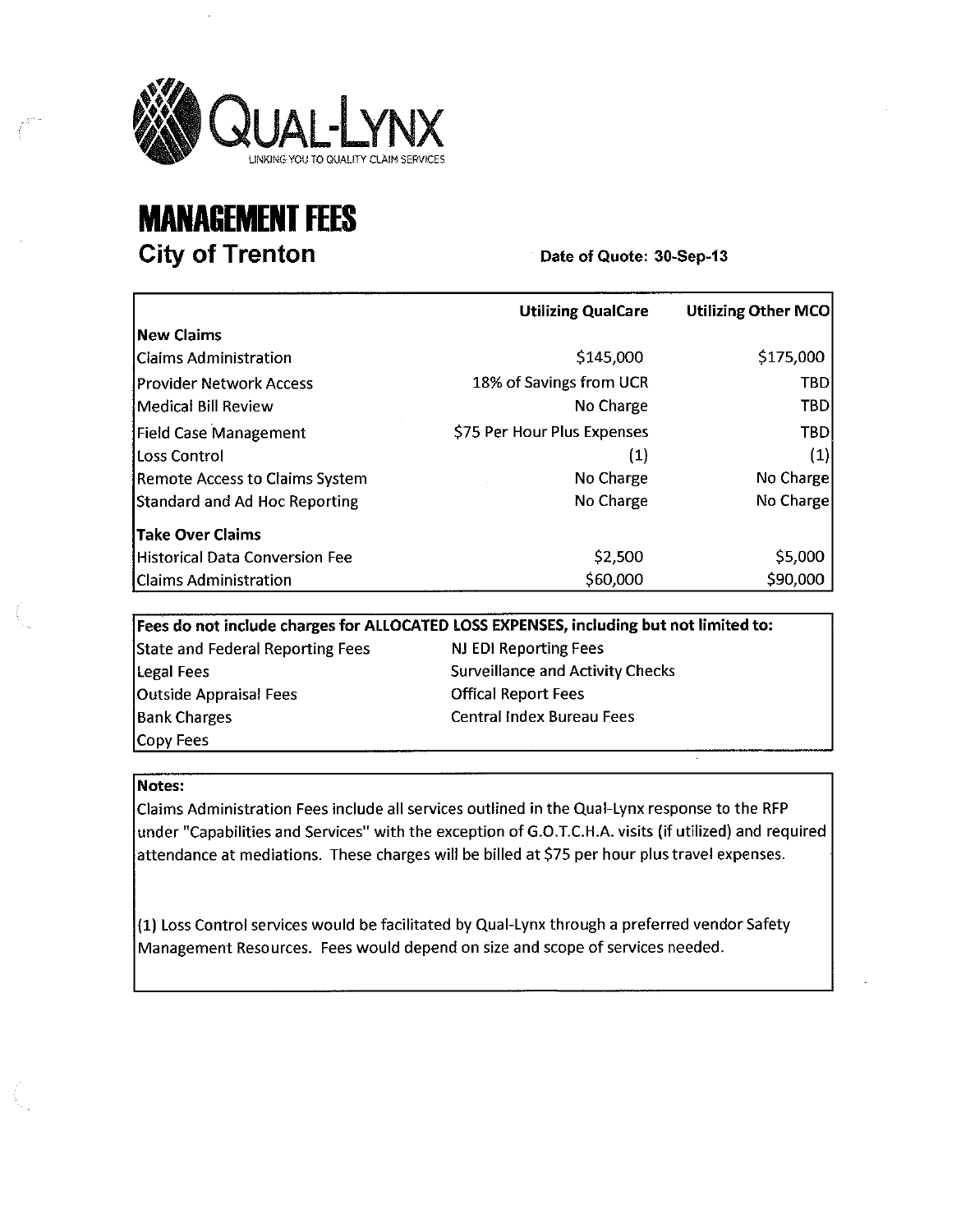The undersigned respondent declares that he/she has read the Notice of Request for Proposal, Instructions to Respondents, Affidavits and Scope of Services, Requirements, Evaluation Criteria attached, that he/she has determined the conditions affecting the proposal agrees, if this proposal is accepted, to furnish and deliver the following:

Genn R. Gweens

## (ORIGINAL SIGNATURE BY AUTHORIZED REPRESENTATIVE)

The undersigned is a Corporation, Partnership or individual under the laws of the State of

 $\rho \, \theta$ ,  $\mathcal{M}$  having its principal office at 1700 Market St. Philadelphia, PA. 19102. COMPANY Comp Services, Inc. ADDRESS 1700  $H$  ar Ket St. ADDRESS Philadelphia, PA, 19102. FED. ID#  $25 - 1686085$ NAME GleNN GIVEANS TELEPHONE 856 - 745 - 2233<br>FAX 860 - 441 - 5329 TELEPHONE  $8562745 - 2233$ EMAIL G/ENN, GIVEANS @ COMP SERVICES INC. COM DATE  $9/27/13$ 

CC2013-03 THIRD PARTY ADMINISTRATOR (TPA)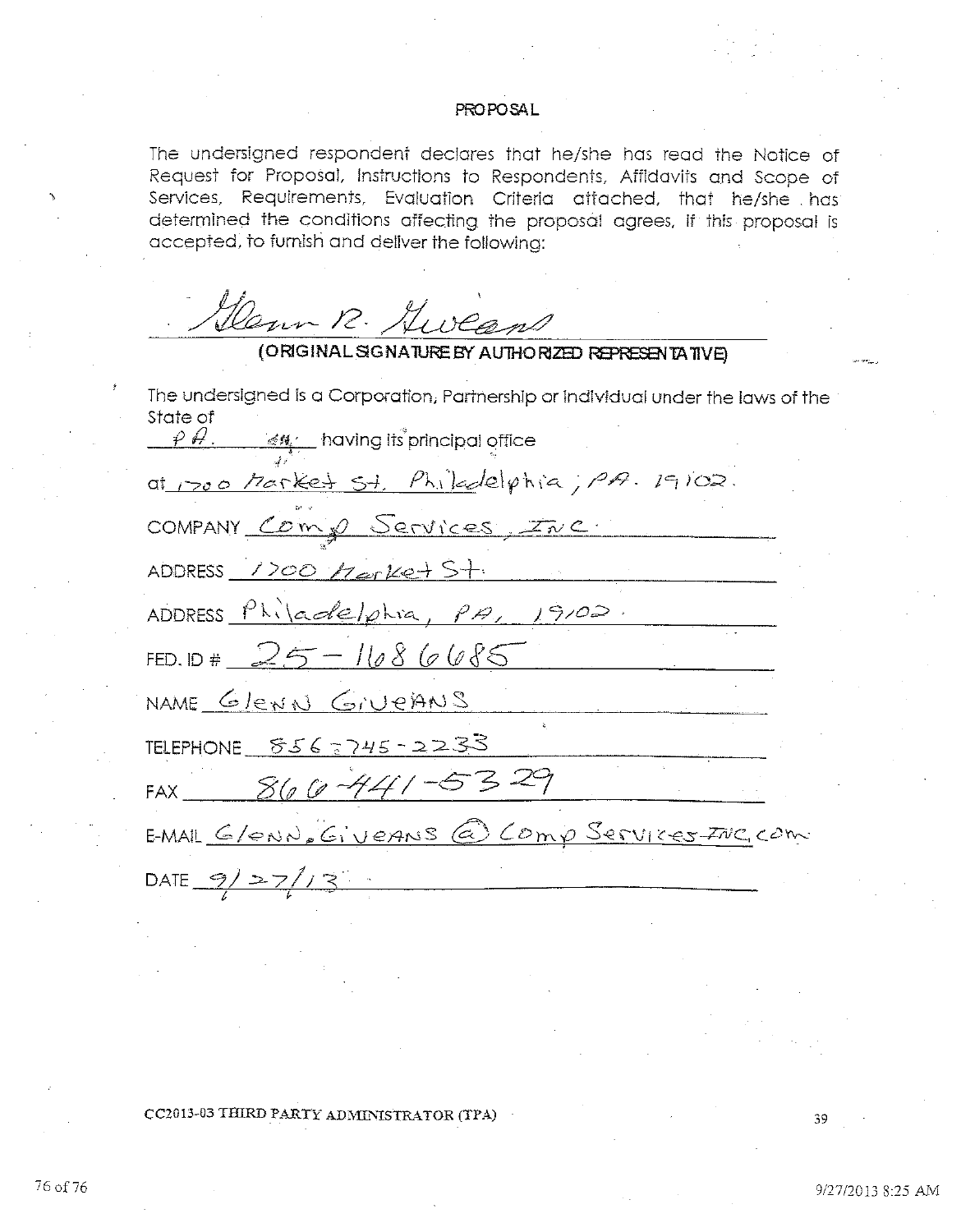# PROPOSED PRICING:

# Option 1: With Managed Care Services Included

| Administration Year 1               |                                              |  |
|-------------------------------------|----------------------------------------------|--|
| Extension Year 1                    | \$90,000                                     |  |
| Extension Year 2                    | \$91,800                                     |  |
| Data Conversion (one time fee)      | \$93,600                                     |  |
| Online Claims Account Access (RMIS) | Billed at cost, not to exceed \$10,000       |  |
| Monthly Loss Reports (standard)     | No cost & Unlimited Users                    |  |
| Customized Reports                  | No Cost                                      |  |
| Claim Reviews/File Audits           | 10 hours included, \$85/hour afterwards      |  |
| Telephonic Case Management          | Included                                     |  |
|                                     | Included                                     |  |
| Medical Case Management (by RNs)    | Included                                     |  |
| Loss Control Services               | \$110 per hour                               |  |
| Managed Care Services               | 29% of savings from the use of CompServices' |  |
| 如何                                  | PPO Network                                  |  |
| <b>Bill Repricing</b><br>ý.         | No Cost                                      |  |
|                                     |                                              |  |

CompServices, Inc. would take over existing open claim files at no extra cost. Our administrative fee could be billed to the City in monthly or quarterly statements.

CSI agrees to be responsible for malpractice insurance, ensure levels of adequate staffing for the program as well as maintain all supplies and resources necessary for the functionality of our operations.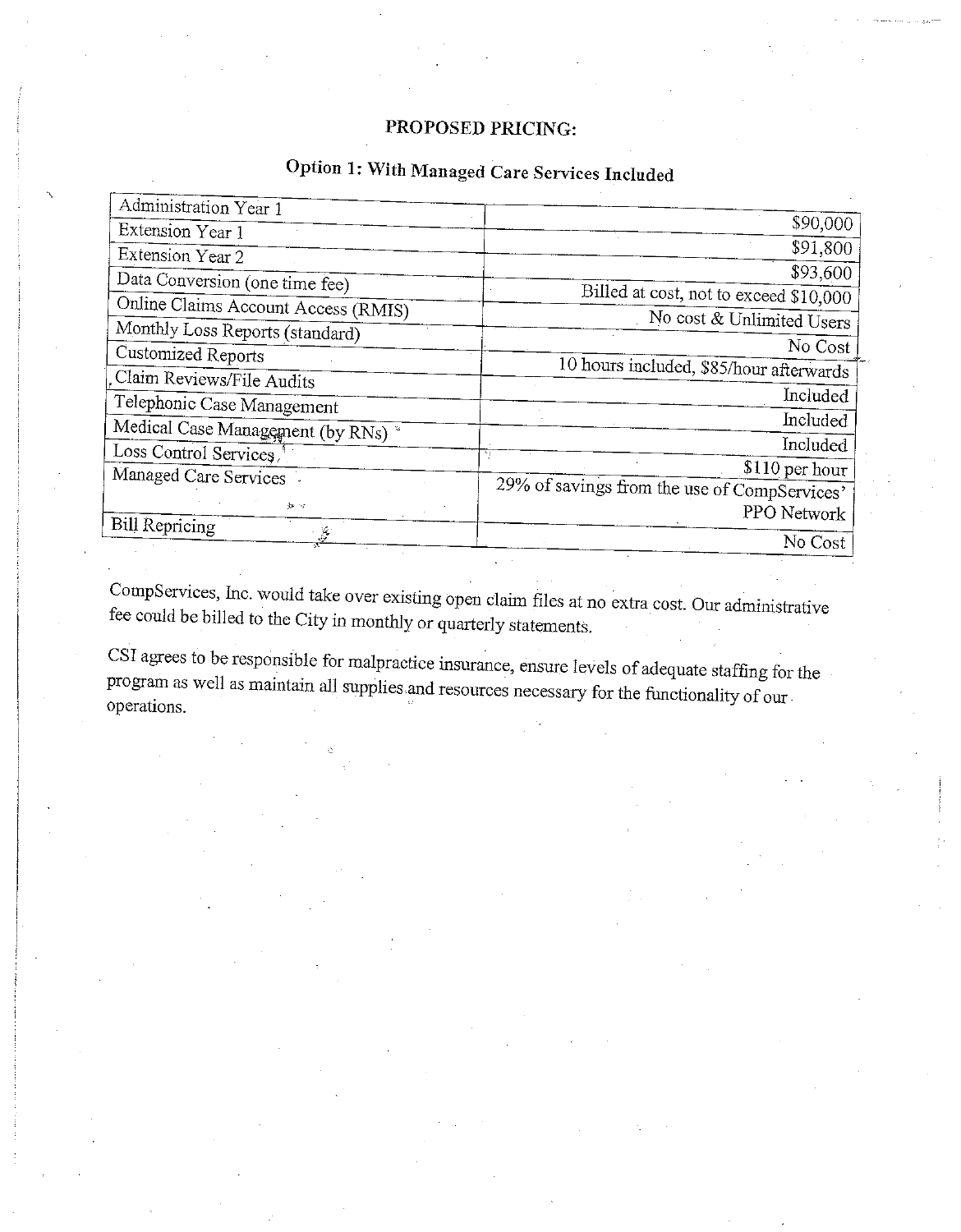# **Pricing Proposal**

In accordance with the attached Comptroller Report dated August 2012 and correspondence from Fairview Insurance regarding their supervision and verification process of this Third Party Administration/Managed Care Organization Workers Compensation Program, our proposed pricing for Third Party Administrator is:

- 2013-2014 Annual fee for Third Party Claims Administration of all Workers  $\bullet$ Compensation, General Liability, Auto, Property & Casualty Claims - \$204,825.00
- One- time fee for takeover of all open claims \$41,875.00
- 2013-2014 Annual fee for Verification Process service to be provided Fairview  $\bullet$ Insurance Agency Associates, Inc. - \$48,000.00
- Claims will be handled on a *life of claim* basis. ⋗
- Subrogation Fee: 20% of the Recovery. There is no fee to D&H if D&H is unsuccessful in the  $\blacktriangleright$ recovery.
- This fee is not inclusive of industry recognized allocated loss expenses including, but not limited  $\blacktriangleright$ to:
	- Legal, physician, IME's, expert, witness and other professional fees;  $\mathbf{a}$
	- Official reports, such as police reports, birth or death certificates, medical records and b. photocopy fees;
	- Transportation, medical bill auditing, evaluative review  $\mathbf{c}$ .
	- d. Surveillance, investigative and witness fees.

## **Loss Control Services**

Set Hourly Rate for 2013-2014:

\$110/hr.

## We look forward to discussing this with your further.